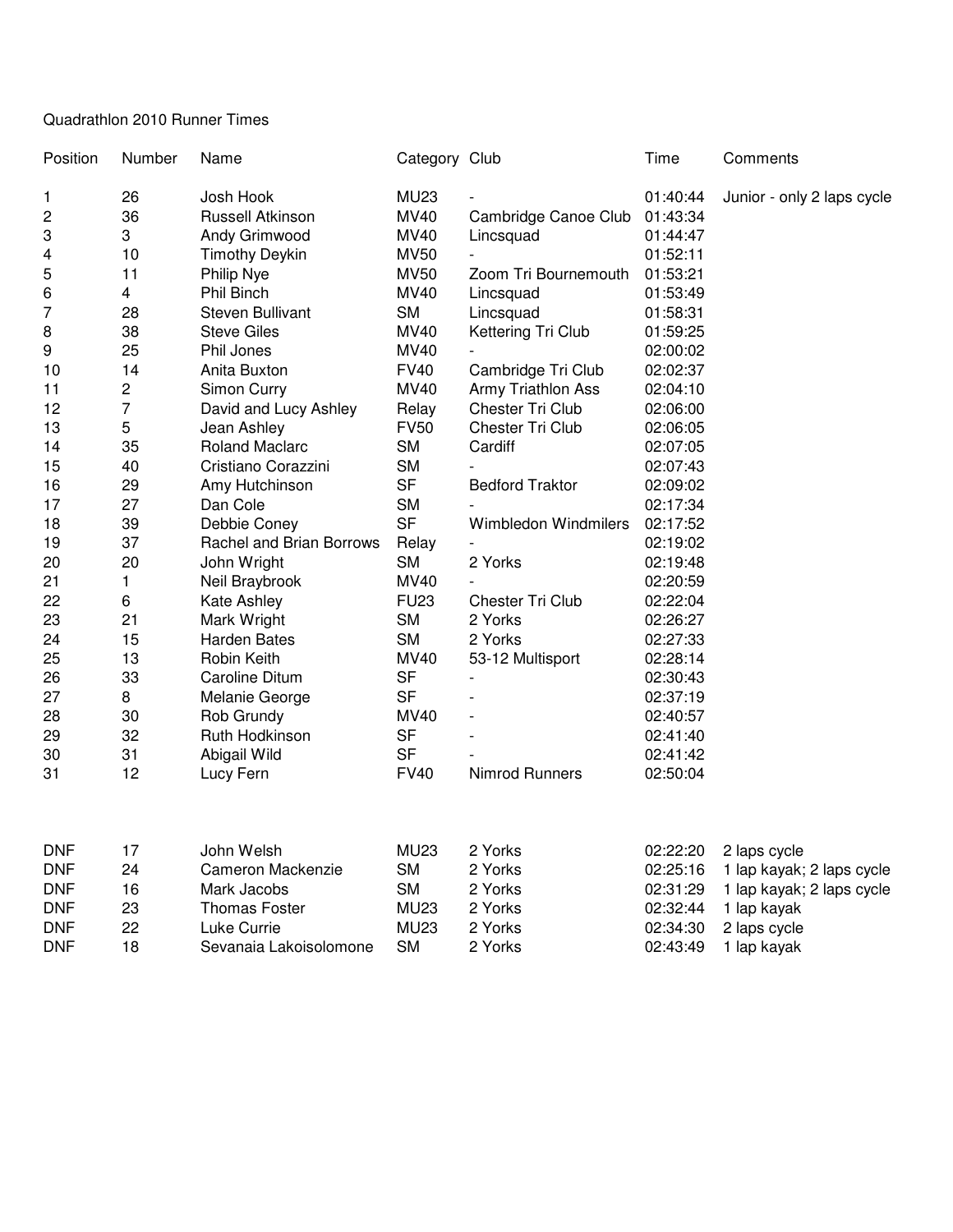## Quadrathlon 2010 Awards

| Award                             | Number  | Name                                     | Club                 | Category     | Time                 |
|-----------------------------------|---------|------------------------------------------|----------------------|--------------|----------------------|
| <b>MEN</b><br>1<br>$\overline{c}$ | 36<br>3 | <b>Russell Atkinson</b><br>Andy Grimwood | Cambridge Canoe Club | MV40<br>MV40 | 01:43:34<br>01:44:47 |
|                                   |         |                                          | Lincsquad            |              |                      |
| <b>MEN - U23</b>                  | 26      | Josh Hook                                | ٠                    |              | 01:40:44             |
| MEN - Veteran                     | 10      | <b>Timothy Deykin</b>                    |                      |              | 01:52:11             |
| <b>WOMEN</b><br>1                 | 14      | Anita Buxton                             | Cambridge Tri Club   | <b>FV40</b>  | 01:43:34             |
| WOMEN - U23                       | 6       | Kate Ashley                              | Chester Tri Club     |              | 02:22:04             |
| <b>WOMEN</b> - Veteran            | 5       | Jean Ashley                              | Chester Tri Club     |              | 02:06:05             |
| <b>RELAY</b>                      | 7       | David and Lucy Ashley                    | Chester Tri Club     |              | 02:06:00             |